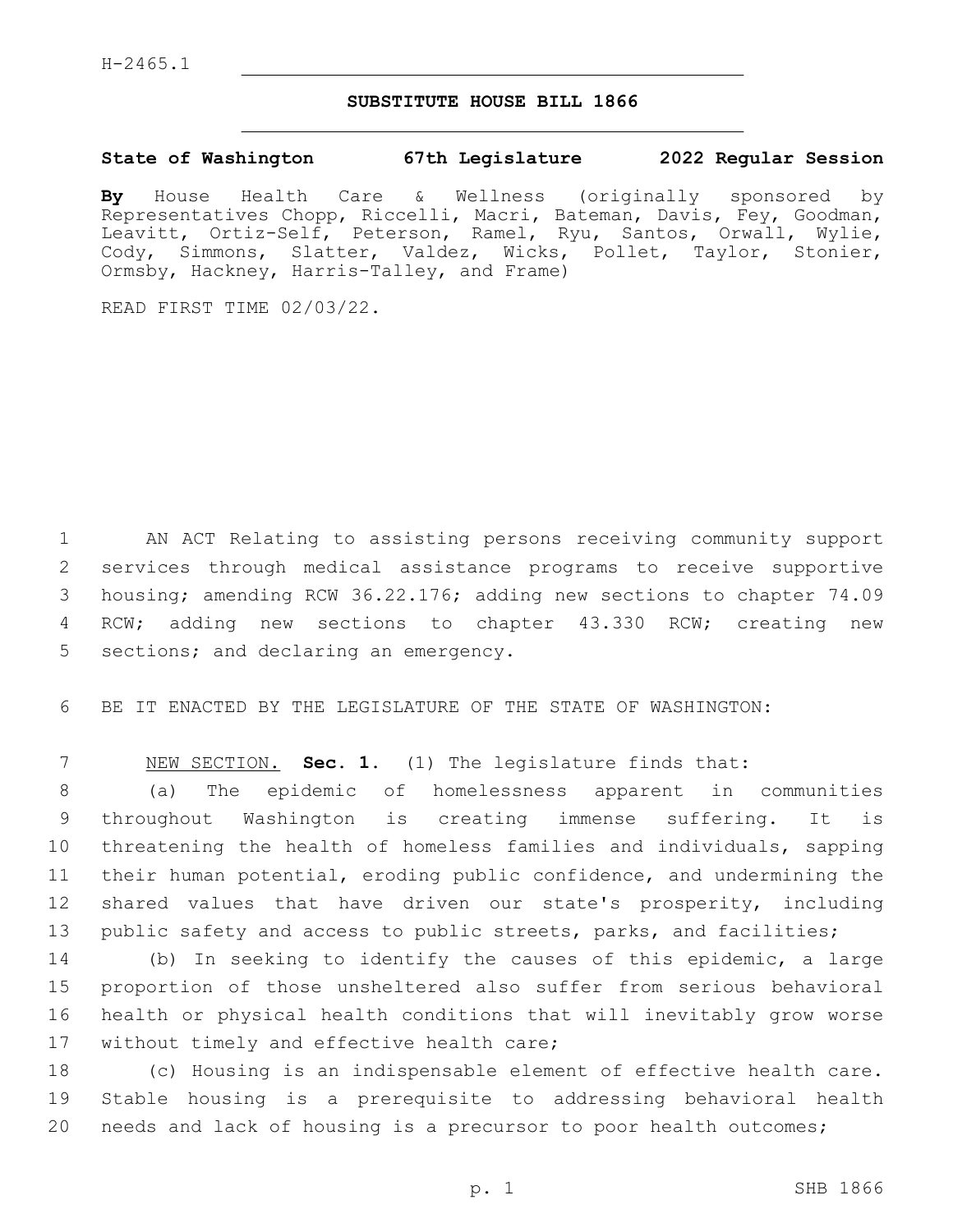(d) A home, health care, and wellness are fundamental for 2 Washington residents;

 (e) Reducing homelessness is a priority of the people of Washington state and that reducing homelessness through policy alignment and reform lessens fiscal impact to the state and improves 6 the economic vitality of our businesses;

 (f) The impact of this epidemic is falling most heavily on those communities that already suffer the most serious health disparities: Black, indigenous, people of color, and historically marginalized and underserved communities. It is a moral imperative to shelter 11 chronically homeless populations; and

 (g) Washington state has many of the tools needed to address this challenge, including a network of safety net health and behavioral health care providers in both urban and rural areas, an effective 15 system of health care coverage through apple health, and excellent public and nonprofit affordable housing providers. Yet far too many homeless families and individuals are going without the housing and health care resources they need because these tools have yet to be 19 combined in an effective way across the state.

 (2) It is the intent of the legislature to treat chronic homelessness as a medical condition and that the apple health and homes act address the needs of chronically homeless populations by pairing a health care problem with a health care solution.

 NEW SECTION. **Sec. 2.** A new section is added to chapter 74.09 25 RCW to read as follows:

 The definitions in this section apply throughout sections 3 and 4 27 of this act unless the context clearly requires otherwise.

 (1) "Community support services" means active search and 29 promotion of access to, and choice of, appropriate, safe, and affordable housing and ongoing supports to assure ongoing successful tenancy. The term includes, but is not limited to, services to medical assistance clients who are homeless or at risk of becoming homeless through outreach, engagement, and coordination of services 34 with shelter and housing.

 (2) "Coordinating entity" means an organization under contract with the authority to coordinate community support services as 37 required under sections 3 and 4 of this act.

(3) "Department" means the department of commerce.

(4) "Homeless person" has the same meaning as in RCW 43.185C.010.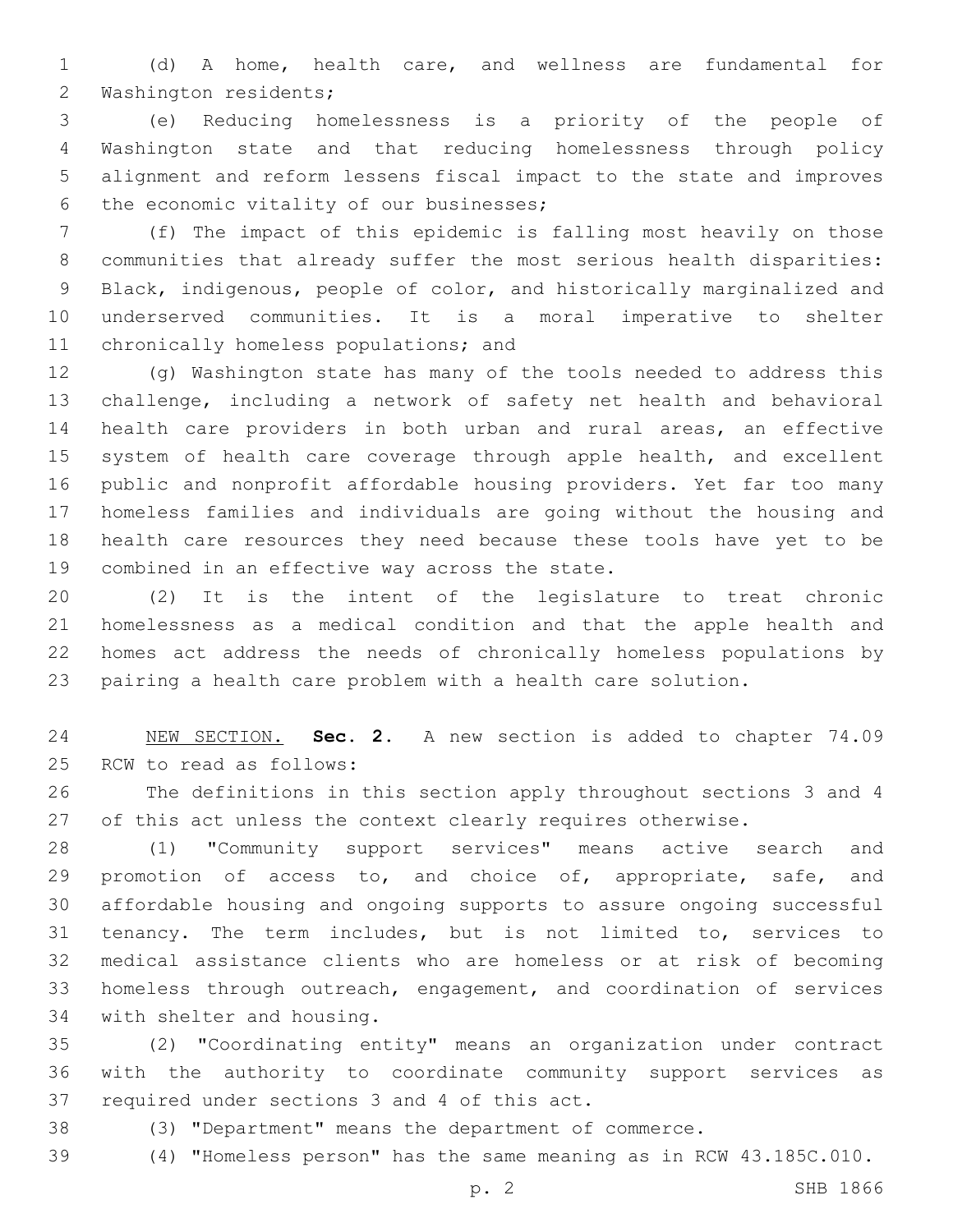(5) "Housing benefit authorization" means a determination from the coordinating entity that a person has been determined to meet the eligibility standards under section 3 of this act to qualify for community support services and permanent supportive housing and includes an assessment of the client's housing needs to assure that a permanent supportive housing placement is appropriate and safe.

 (6) "Office" means the office of health and homes created in 8 section 5 of this act.

 (7) "Program" means the apple health and homes program 10 established in section 3 of this act.

 (8) "Permanent supportive housing" has the same meaning as in RCW 12 36.70A.030.

 NEW SECTION. **Sec. 3.** A new section is added to chapter 74.09 14 RCW to read as follows:

 (1) The apple health and homes program is established to provide a permanent supportive housing benefit that is renewable in 12-month periods for persons assessed with specific health needs and risk factors. The program shall operate through the submission of housing benefit authorizations issued by a coordinating entity to the office on behalf of persons who meet the eligibility standards established in subsection (2) of this section, as may be adjusted in accordance with federal standards for providing funding for community support 23 services.

 (2) To be eligible for a housing benefit authorization under 25 subsection  $(4)$  of this section, a person must:

26 (a) Be 18 years of age or older;

 (b)(i) Be enrolled in a medical assistance program under this 28 chapter and eligible for community support services;

 (ii)(A) Have a countable income that is at or below 133 percent of the federal poverty level, adjusted for family size, and determined annually by the federal department of health and human 32 services; and

 (B) Not be eligible for categorically needy medical assistance, as defined in the social security Title XIX state plan; or

 (iii) Be assessed as likely eligible for, but not yet enrolled in, a medical assistance program under this chapter due to the severity of behavioral health symptom acuity level which creates barriers to accessing and receiving conventional services;

(c) Have been assessed:39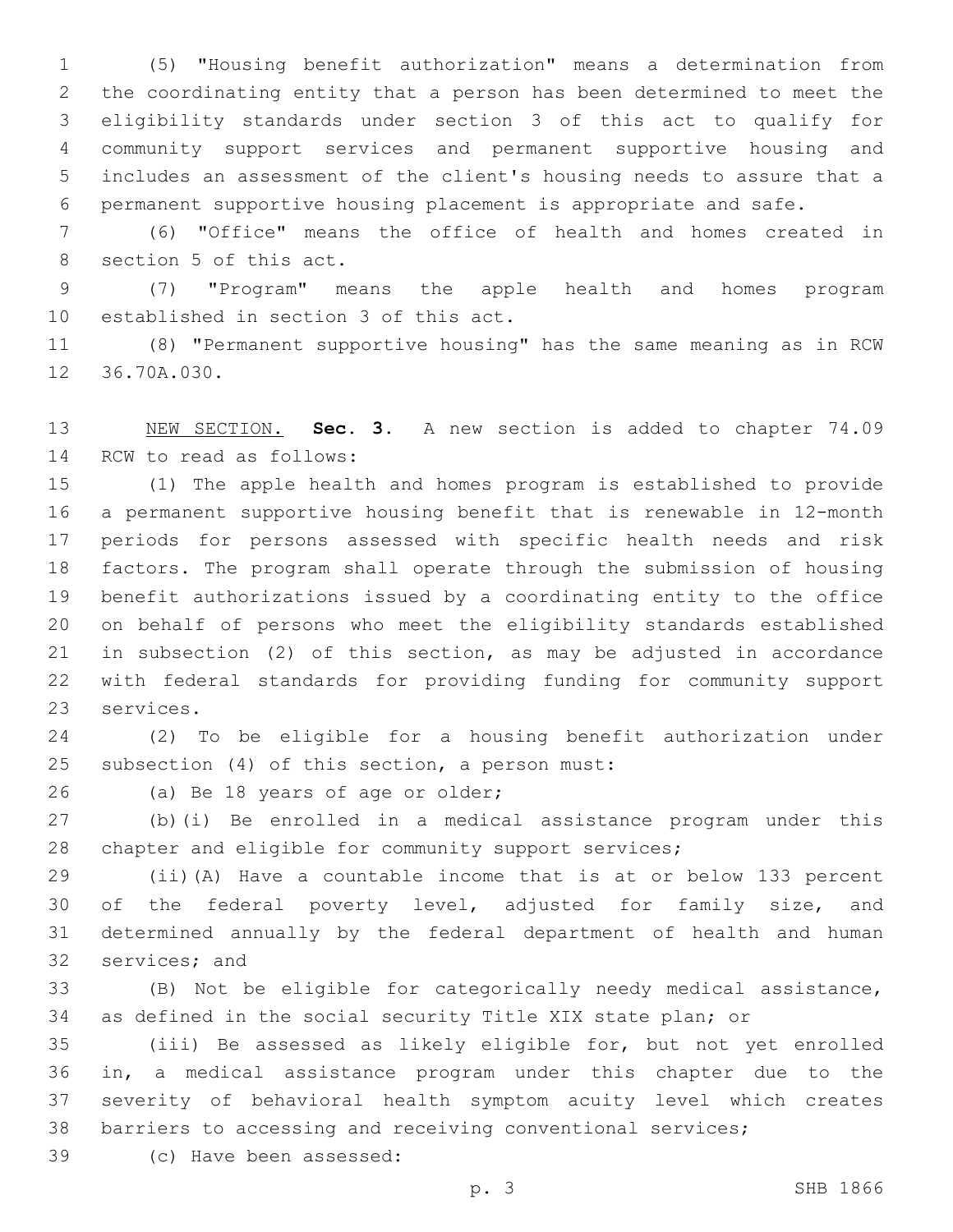(i) By a licensed behavioral health agency to have a behavioral health need which is defined as meeting one or both of the following criteria:3

 (A) Having mental health needs, including a need for improvement, stabilization, or prevention of deterioration of functioning resulting from the presence of a mental illness; or

 (B) Having substance use disorder needs indicating the need for outpatient substance use disorder treatment which may be determined by an assessment using the American society of addiction medicine 10 criteria or a similar assessment tool approved by the authority;

 (ii) By the department of social and health services as needing either assistance with at least three activities of daily living or hands-on assistance with at least one activity of daily living and have the preliminary determination confirmed by the department of social and health services through an in-person assessment conducted 16 by the department of social and health services; or

 (iii) To be a homeless person with a long-continuing or indefinite physical condition requiring improvement, stabilization, or prevention of deterioration of functioning, including the ability 20 to live independently without support; and

(d) Have at least one of the following risk factors:

 (i)(A) Be a homeless person at the time of housing benefit authorization for the program and have been homeless for 12 months 24 prior to housing benefit authorization; or

 (B) Have been a homeless person on at least four separate occasions in the three years prior to a housing benefit authorization being submitted on behalf of the person for the program, as long as 28 the combined occasions equal at least 12 months;

 (ii) Have a history of frequent or lengthy institutional contact, including contact at institutional care facilities such as jails, substance use disorder or mental health treatment facilities, 32 hospitals, or skilled nursing facilities;

 (iii) Have a history of frequent stays at adult residential care 34 facilities or residential treatment facilities;

(iv) Have frequent turnover of in-home caregivers; or

 (v) Have at least one chronic condition and have been determined by the authority to be at risk for a second chronic condition as determined by the use of a predictive risk scoring tool that considers the person's age, gender, diagnosis, and medications.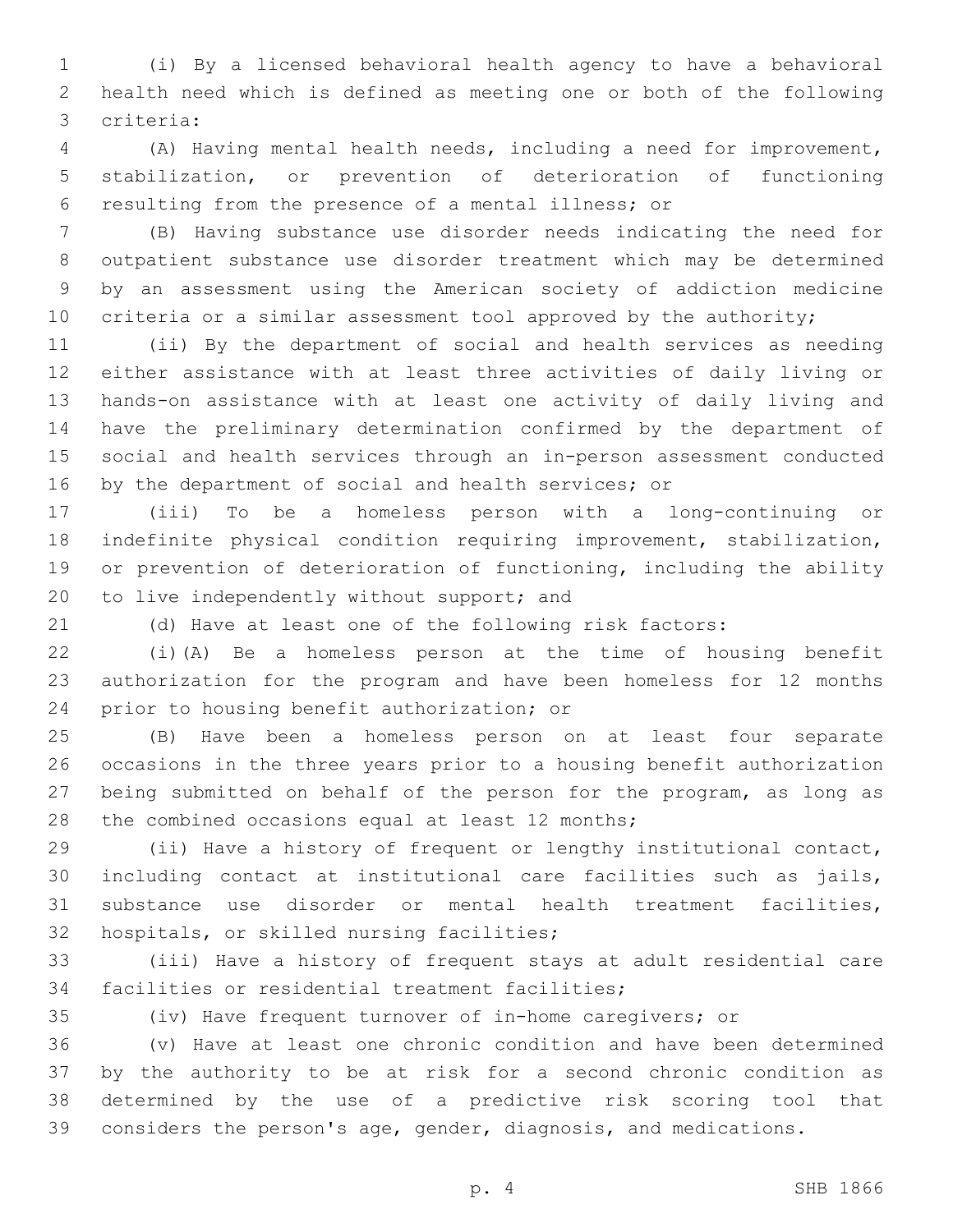(3) To inform eligibility for the program, the authority shall implement a screening process to identify and consider social determinants of health domains in addition to housing. Other social determinants of health domains include, but are not limited to, food security, transportation, financial strain, and interpersonal safety. The authority shall select an accredited or nationally vetted tool, including criteria for prioritization, for the coordinating entity to use to screen individuals and make the determination for the housing benefit. This screening and prioritization process should not exclude clients transitioning from inpatient or other behavioral health residential treatment settings. When selecting and implementing a tool, the authority shall seek to support and align with other statewide initiatives to identify and address social needs, including efforts within the 1115 waiver renewal to advance health equity and 15 health-related supports.

 (4) Once a coordinating entity verifies that a person has met the eligibility criteria established in subsection (2) of this section, it must determine the person's specific housing needs to assure that the permanent supportive housing option is appropriate and safe for the person. The coordinating entity must submit the housing benefit authorization, including the suitable housing assessment, to the 22 office.

 (5) A housing benefit authorization is valid for at least 12 months and must be renewed in accordance with the eligibility standards in subsection (2) of this section, except that the standards related to homelessness shall be replaced with an assessment of the person's likelihood to become homeless in the event that the housing benefit authorization expires. The coordinating entity must adopt procedures to conduct annual housing benefit authorization renewals, according to authority standards, and submit 31 the results to the office.

 NEW SECTION. **Sec. 4.** A new section is added to chapter 74.09 33 RCW to read as follows:

 (1) To establish and administer section 3 of this act, the 35 authority shall:

(a)(i) Establish a contract with a coordinating entity to:

 (A) Assure the availability of access for potential permanent supportive housing recipients to eligibility determination services 39 subject to housing and funding availability;

p. 5 SHB 1866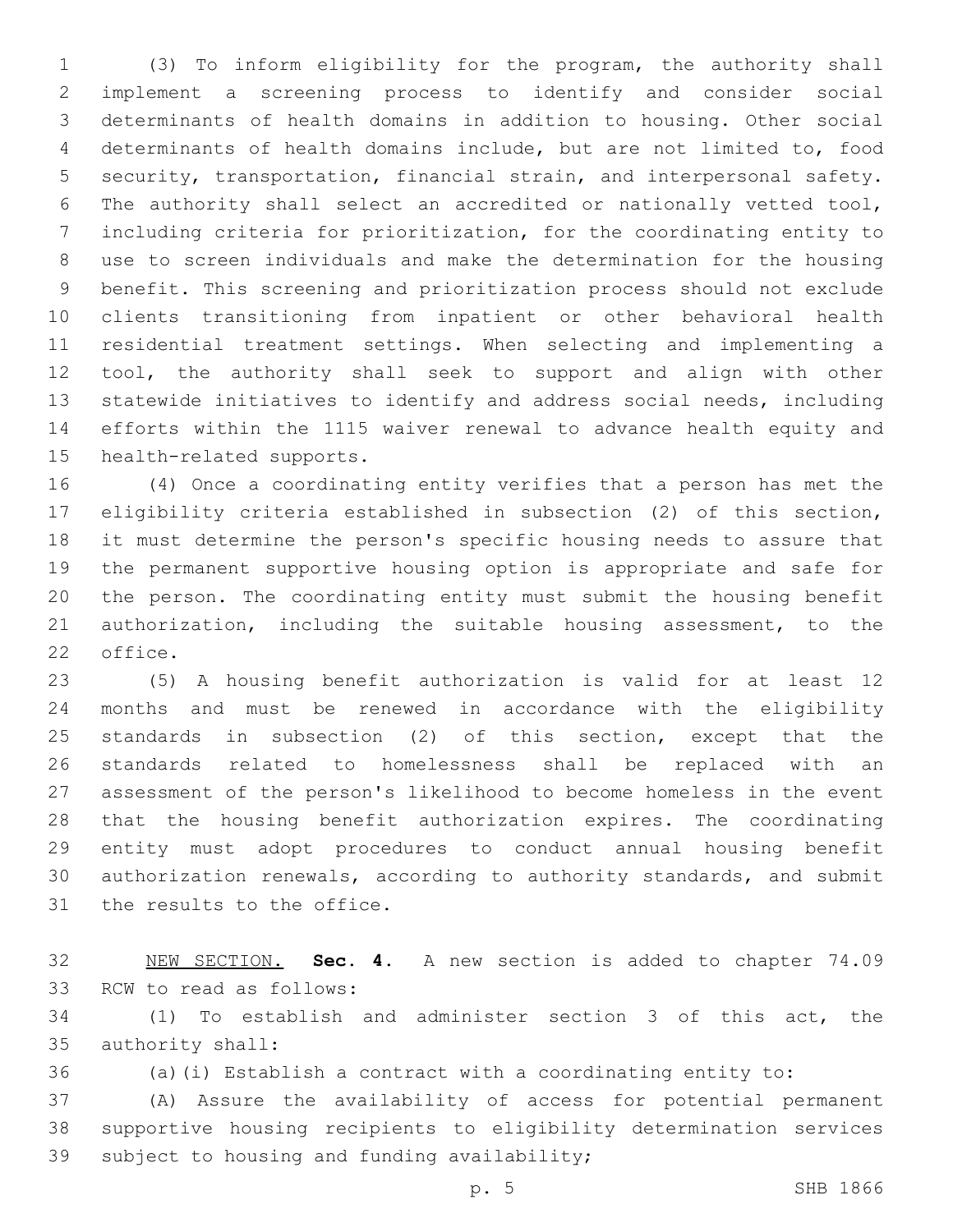(B) Verify that persons meet the eligibility standards of section  $2 \quad 3(2)$  of this act;

 (C) Coordinate enrollment in medical assistance programs for persons who meet the eligibility standards of section 3(2) of this act, except for actual enrollment in a medical assistance program 6 under this chapter; and

 (D) Coordinate with the office to arrange suitable housing for persons with a housing benefit authorization and assist the person with case management services to assure that the housing is appropriate to the person's needs and that permanent supportive housing services are provided to the person by the office.

 (ii) The primary role of the coordinating entity is administrative and operational, while the authority shall establish the general policy parameters for the work of the coordinating 15 entity.

 (iii) In selecting the coordinating entity, the authority shall choose an organization that is capable of providing both community support services and permanent supportive housing services to persons enrolled in medical assistance programs under this chapter;

 (b) Report to the office on metrics created by the office for the ongoing monitoring of the program, including the program's effect on providing persons with permanent supportive housing, moving people into independent housing, improving health outcomes for people in the program, estimated reduced health care spending to the state on persons enrolled in the program, and outcomes related to social 26 determinants of health; and

(c) Adopt any rules necessary to implement the program.

 (2) The authority, in collaboration with the department, shall establish a work group to provide feedback to the agencies in the administration of the federal waiver known as the "medicaid transformation project," with respect to its foundational community supports provisions generally and as those provisions complement and align with the work of the program. The work group shall include representatives of counties, cities, nonprofit operators of permanent supportive housing, licensed agencies providing foundational community supports services, community health centers, organizations representing the interests of homeless persons, and other stakeholders knowledgeable in the provision of services to homeless individuals. Topics may include eligibility screening processes and case rate billing for foundational community supports housing,

p. 6 SHB 1866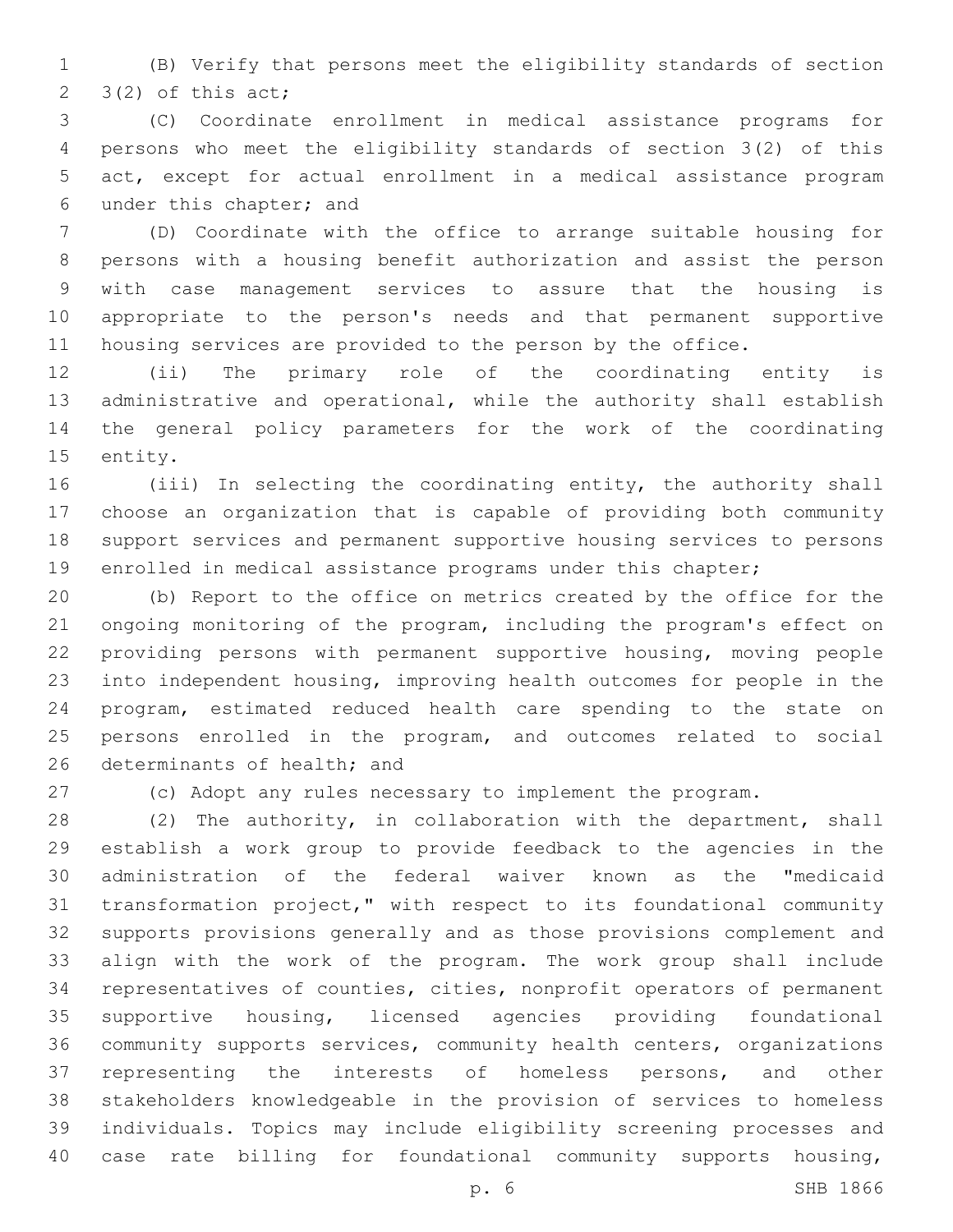regional cost differentials, costs consistent with specialized needs, improved data access and data sharing with foundational community supports providers, expanded uses of waiver funds, and other topics. The authority shall convene the work group at least once each quarter 5 for the duration of the waiver.

 (3)(a) The authority and the department may seek and accept funds from private and federal sources to support the purposes of the 8 program.

 (b) The authority shall seek approval from the federal department 10 of health and human services to:

 (i) Receive federal matching funds for administrative costs and 12 services provided under the program to persons enrolled in medicaid; 13 and

 (ii) Align the eligibility and benefit standards of the foundational community supports program established pursuant to the waiver, entitled "medicaid transformation project" and initially approved November 2017, between the authority and the federal centers for medicare and medicaid services, as amended and reauthorized, with the standards of the program, including extending the duration of the benefits under the foundational community supports program to 12 21 months.

 (4)(a) By December 1, 2022, the authority and the office shall report to the governor and the legislature on preparedness for the first year of program implementation, including the estimated enrollment, estimated program costs, estimated supportive housing unit availability, funding availability for the program from all sources, efforts to improve billing and administrative burdens for foundational community supports providers, efforts to streamline continuity of care and system connection for persons who are potentially eligible for foundational community supports, and any statutory or budgetary needs to successfully implement the first year 32 of the program.

 (b) By December 1, 2023, the authority and the office shall report to the governor and the legislature on the progress of the first year of program implementation and preparedness for the second 36 year of program implementation.

 (c) By December 1, 2024, the authority and the office shall report to the governor and the legislature on the progress of the first two years of program implementation and preparedness for 40 ongoing housing acquisition and development.

p. 7 SHB 1866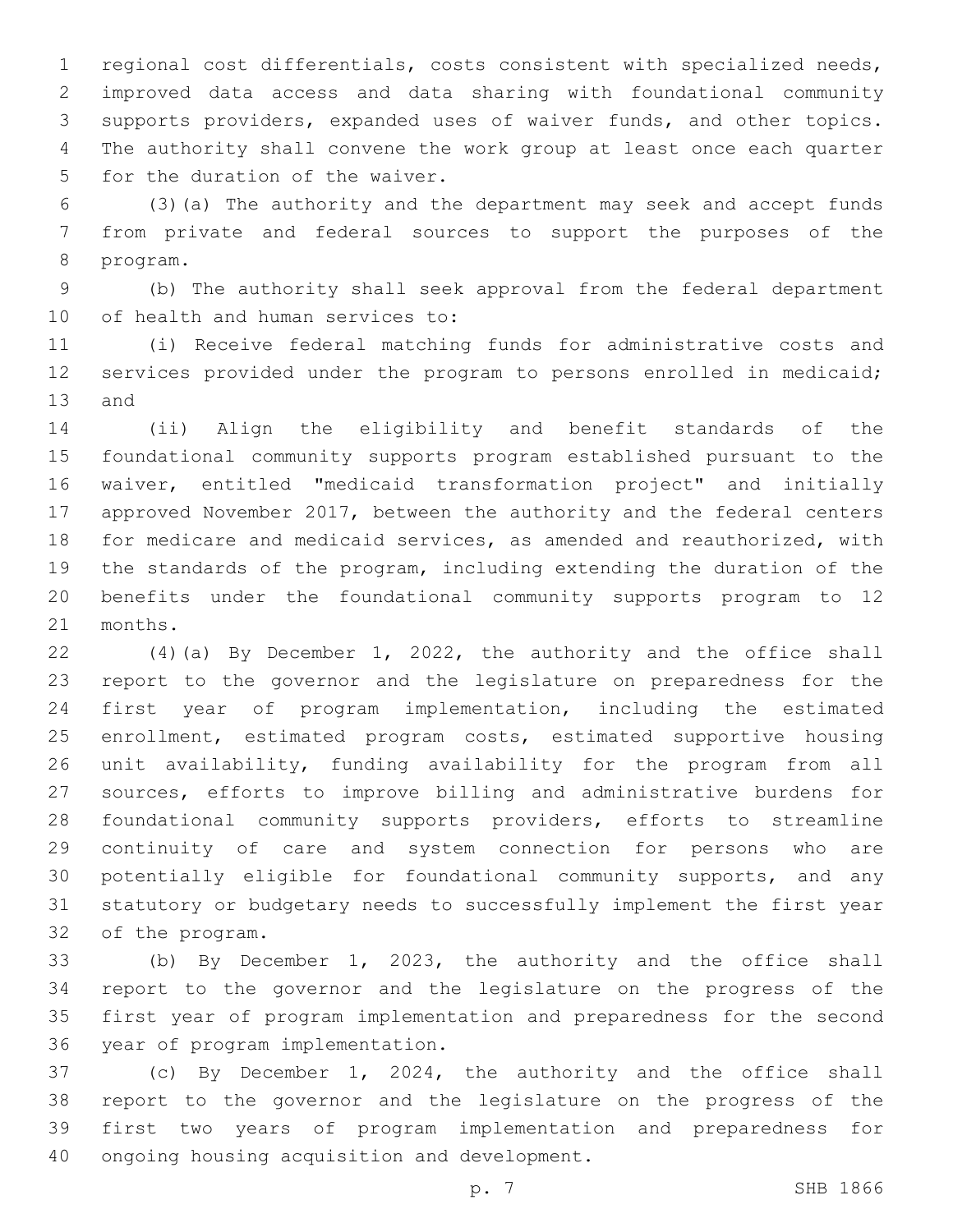(d) By December 1, 2026, the authority and the office shall report to the governor and the legislature on the full implementation of the program, including the number of persons served by the program, available permanent supportive housing units, estimated unmet demand for the program, ongoing funding requirements for the program, and funding availability for the program from all sources. Beginning December 1, 2027, the authority and the office shall provide annual updates to the governor and the legislature on the 9 status of the program.

 NEW SECTION. **Sec. 5.** A new section is added to chapter 43.330 11 RCW to read as follows:

 (1) There is created the office of health and homes within the 13 department.

 (2) Activities of the office of health and homes must be carried 15 out by a director of the office of health and homes, supervised by the director of the department or his or her designee.

 (3) The office of health and homes is responsible for leading efforts under this section and sections 3 and 4 of this act to coordinate a spectrum of ongoing and future funding, policy, and practice efforts related to acquiring, producing, and providing housing to eligible recipients identified in section 3 of this act.

(4) The office of health and homes shall:22

 (a) Acquire or create permanent supportive housing units sufficient in number to fulfill housing benefit authorizations approved by the coordinating entity under section 3 of this act to provide approved persons with permanent supportive housing;

 (b) Contract with appropriate organizations to acquire, build, and operate the housing units, including but not limited to nonprofit community organizations, local counties and cities, public housing 30 authorities, and public development authorities;

 (c) Receive approved housing benefit authorizations and suitable housing assessments from the coordinating entity and identify an available permanent supportive housing unit that meets the approved 34 person's needs;

 (d) Reevaluate the suitability of a person's permanent supportive housing unit upon renewal of the housing benefit authorization by the 37 coordinating entity;

 (e) Collaborate with the authority on administrative functions, oversight, and reporting requirements, as necessary to implement the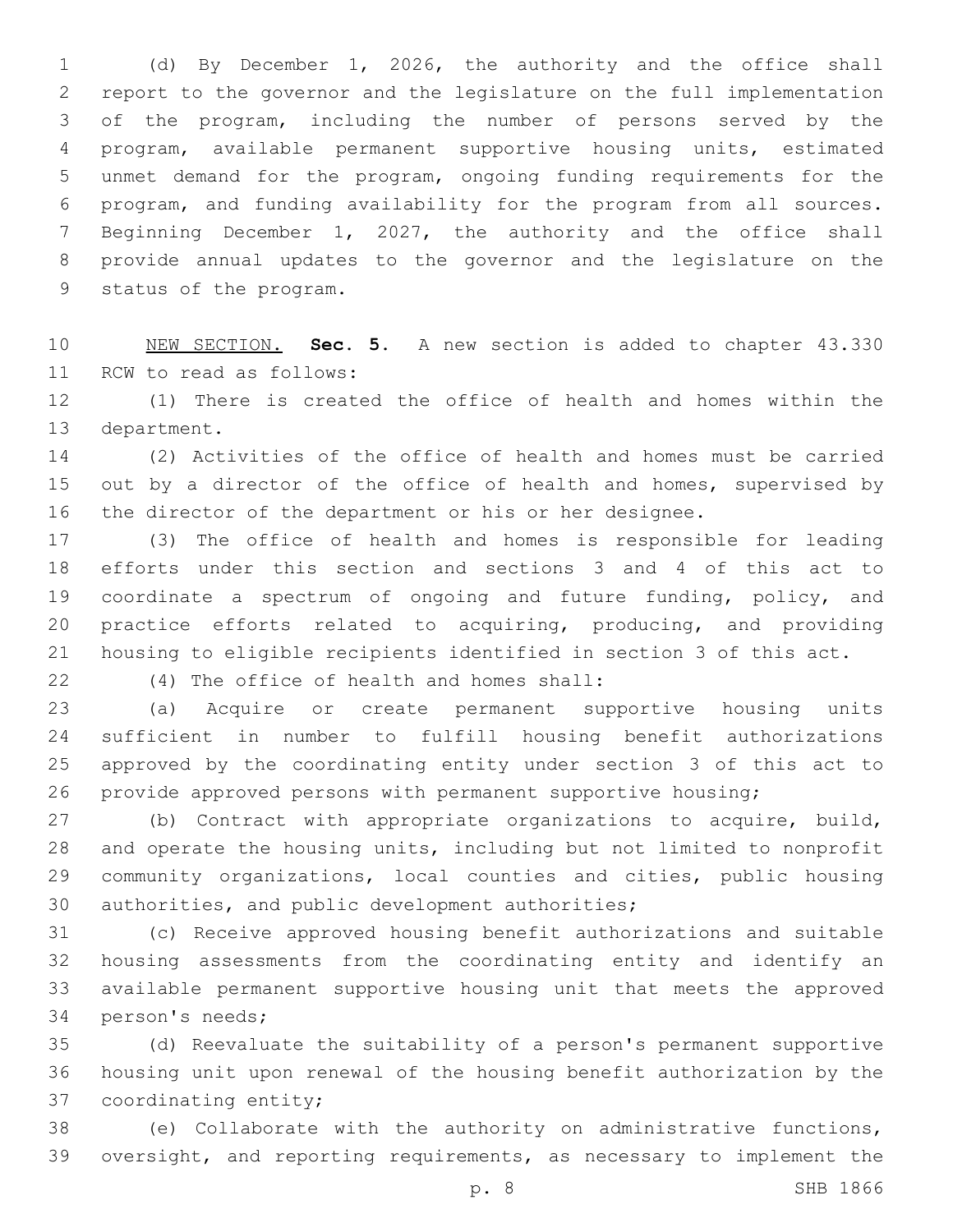apple health and homes program established under section 3 of this  $act;$  and

 (f) Adopt procedures to assist persons whose housing benefit authorizations are not renewed to transition to an independent 5 housing arrangement and coordinate supports.

 (5) The office of health and homes must be operational no later than January 1, 2023. The department shall assure the coordination of the work of the office of health and homes with other offices within the department with similar or adjacent authorities and functions.

10 (6) For the purposes of this section:

 (a) "Coordinating entity" has the same meaning as in section 2 of 12 this act.

 (b) "Housing benefit authorization" has the same meaning as in 14 section 2 of this act.

 (c) "Permanent supportive housing" has the same meaning as in 16 section 2 of this act.

 NEW SECTION. **Sec. 6.** A new section is added to chapter 43.330 18 RCW to read as follows:

 The health and homes account is created in the state treasury. Moneys in the account may be spent only after appropriation. Expenditures from the account may be used only for permanent supportive housing programs administered by the office created in section 5 of this act, including acquisition and development of permanent supportive housing units, operations, maintenance, and services costs of permanent supportive housing units, project-based vouchers, provider grants, and other purposes authorized by appropriations made in the operating budget. The department must prioritize allocating at least 10 percent of the expenditures from the account to organizations that serve and are substantially governed by individuals disproportionately impacted by homelessness and behavioral health conditions, including black, indigenous, and other people of color, lesbian, gay, bisexual, queer, transgender, 33 and other gender diverse individuals.

 **Sec. 7.** RCW 36.22.176 and 2021 c 214 s 1 are each amended to read as follows:35

 (1) Except as provided in subsection (2) of this section, a surcharge of \$100 must be charged by the county auditor for each document recorded, which is in addition to any other charge or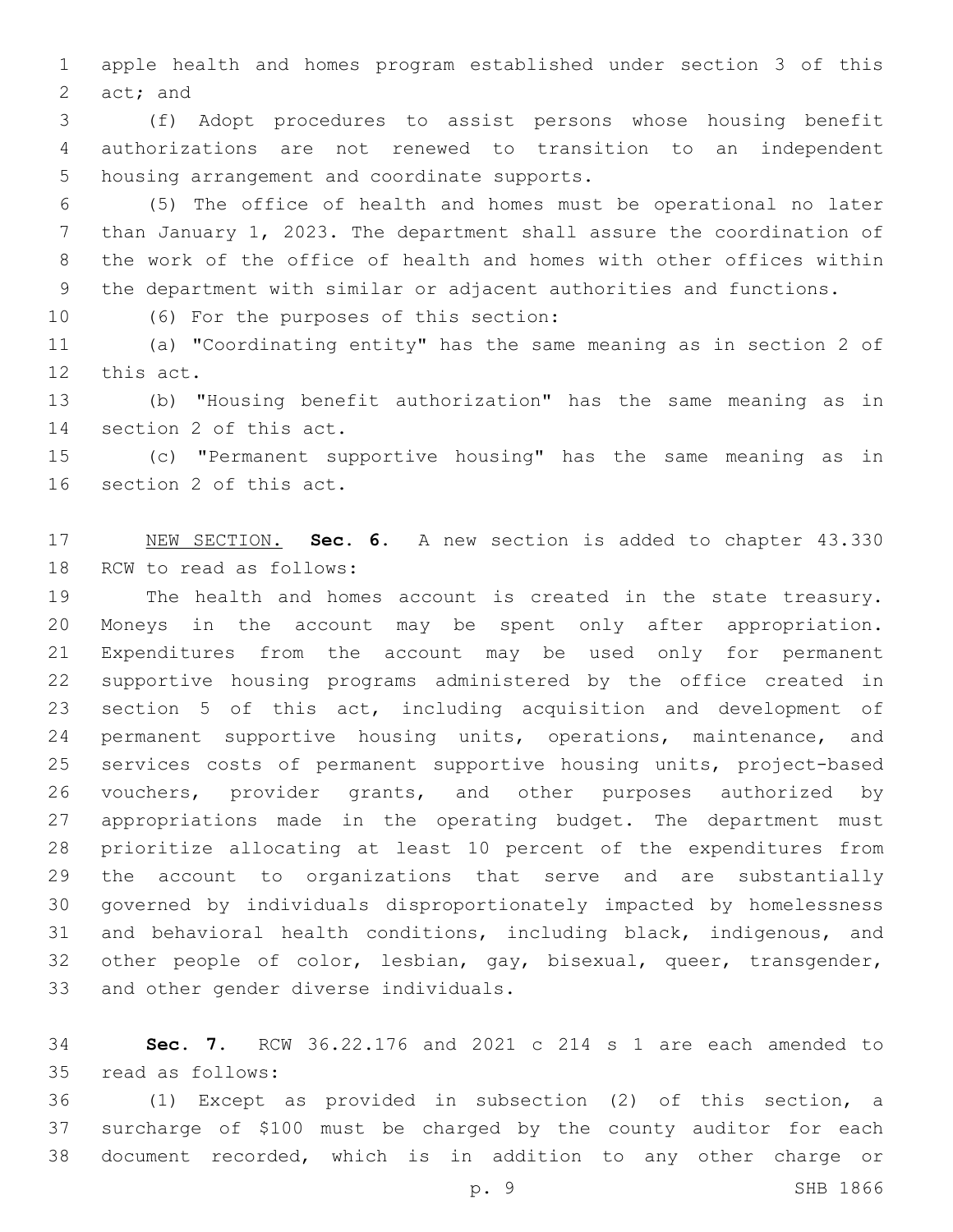surcharge allowed by law. The auditor must remit the funds to the state treasurer to be deposited and used as follows:

 (a) Twenty percent of funds must be deposited in the affordable housing for all account for operations, maintenance, and service costs for permanent supportive housing as defined in RCW 36.70A.030;

 (b) From July 1, 2021, through June 30, 2023, four percent of the funds must be deposited into the landlord mitigation program account created in RCW 43.31.615 for the purposes of RCW 43.31.605(1). Thereafter, two percent of funds must be deposited into the landlord mitigation program account created in RCW 43.31.615 for purposes of RCW 43.31.605(1); ((and))

 (c)(i) The remainder of funds must be distributed to the home 13 security fund account, with no less than 60 percent of funds are distributed to the home security fund account to be used for project- based vouchers for nonprofit housing providers or public housing authorities, housing services, rapid rehousing, emergency housing, 17 ((or)) acquisition, or operations, maintenance, and service costs for permanent supportive housing as defined in RCW 36.70A.030 for persons with disabilities. Permanent supportive housing programs administered by the office of health and homes created in section 5 of this act 21 are also eligible to use these funds. Priority for use must be given 22 to ((project-based vouchers and related services, housing 23 acquisition, or emergency housing, for)) purposes intended to house persons who are chronically homeless or maintain housing for individuals with disabilities and prior experiences of homelessness, 26 including families with children. ((At least 50 percent of persons 27 receiving a project-based voucher, rapid rehousing, emergency housing, or benefiting from housing acquisition must be living 29 unsheltered at the time of initial engagement.)) In addition, funds may be used for eviction prevention rental assistance pursuant to RCW 43.185C.185, foreclosure prevention services, dispute resolution center eviction prevention services, rental assistance for people experiencing homelessness, and tenant education and legal assistance. (ii) The department shall provide counties with the right of 35 first refusal to receive grant funds distributed under this subsection (c). If a county refuses the funds or does not respond 37 within a time frame established by the department, the department

38 shall identify an alternative grantee. The alternative grantee shall distribute the funds in a manner that is in compliance with this

chapter.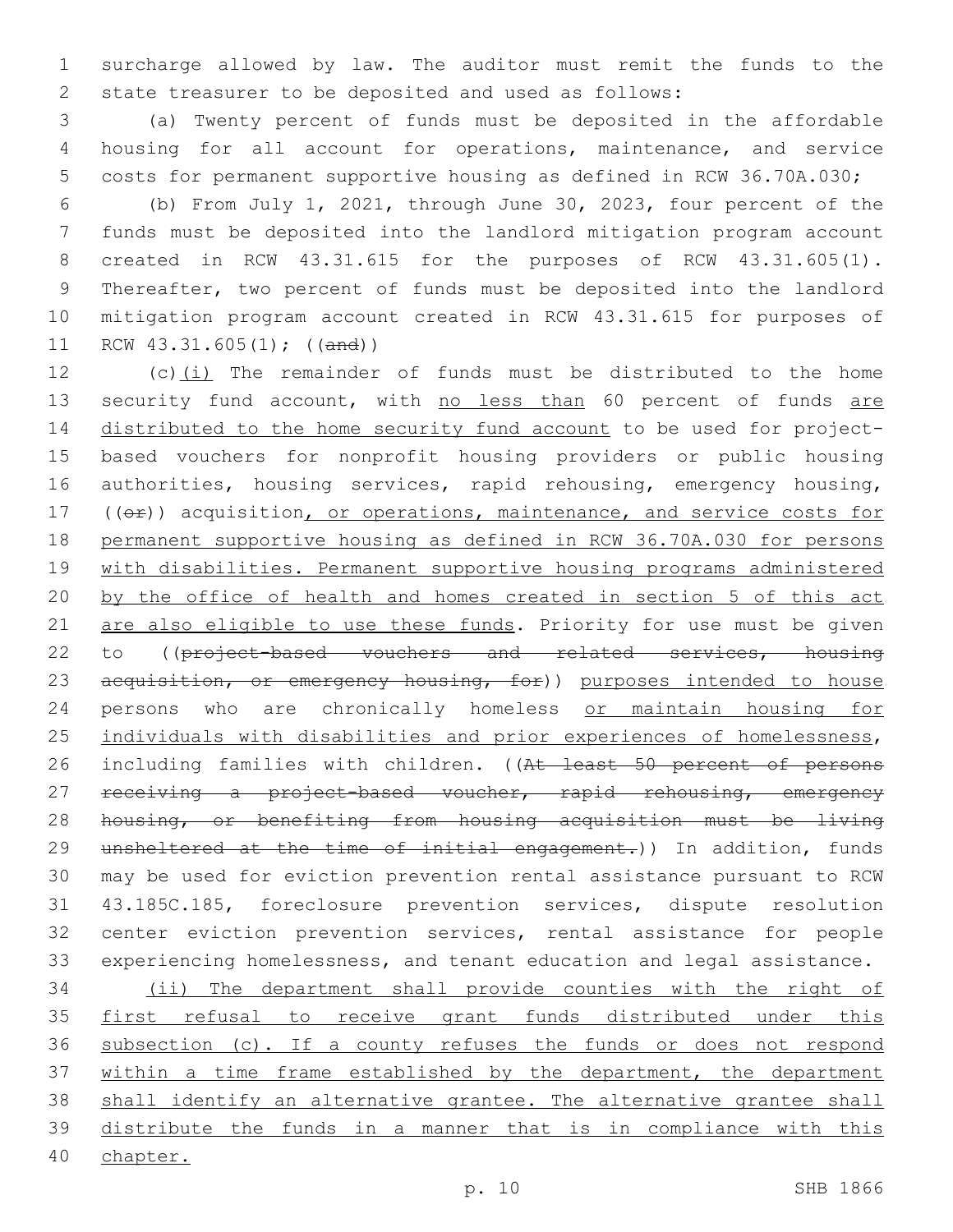(2) The surcharge imposed in this section does not apply to: (a) Assignments or substitutions of previously recorded deeds of trust; (b) documents recording a birth, marriage, divorce, or death; (c) any recorded documents otherwise exempted from a recording fee or additional surcharges under state law; (d) marriage licenses issued by the county auditor; or (e) documents recording a federal, state, county, city, or water-sewer district, or wage lien or satisfaction 8 of lien.

 NEW SECTION. **Sec. 8.** Subject to amounts appropriated from the health and homes account created in section 6 of this act the department of commerce shall establish a rapid permanent supportive housing acquisition and development program to issue competitive financial assistance to eligible organizations under RCW 43.185A.040 and to public development authorities established under RCW 35.21.730 through 35.21.755, for the acquisition and development of permanent supportive housing units, subject to the following conditions and limitations:

 (1) Awards or loans provided under this section may be used to acquire real property for quick conversion into permanent supportive housing units or for predevelopment or development activities, renovation, and building update costs associated with the establishment of the acquired facilities. Awards or loans provided under this section may not be used for operating or maintenance costs associated with providing permanent supportive housing, supportive 25 services, or debt service.

 (2) Units acquired or developed under this section must serve individuals eligible for a permanent supportive housing benefit through the apple health and homes program, as established in section 29 3 of this act.

 (3) The department of commerce shall establish criteria for the issuance of the awards or loans, which must follow the guidelines and compliance requirements of the housing trust fund program's established criteria under RCW 43.185.070(5), except as provided in subsection (5) of this section, and the federal coronavirus state 35 fiscal recovery fund. The criteria must include:

 (a) The date upon which structural modifications or construction would begin and the anticipated date of completion of the project;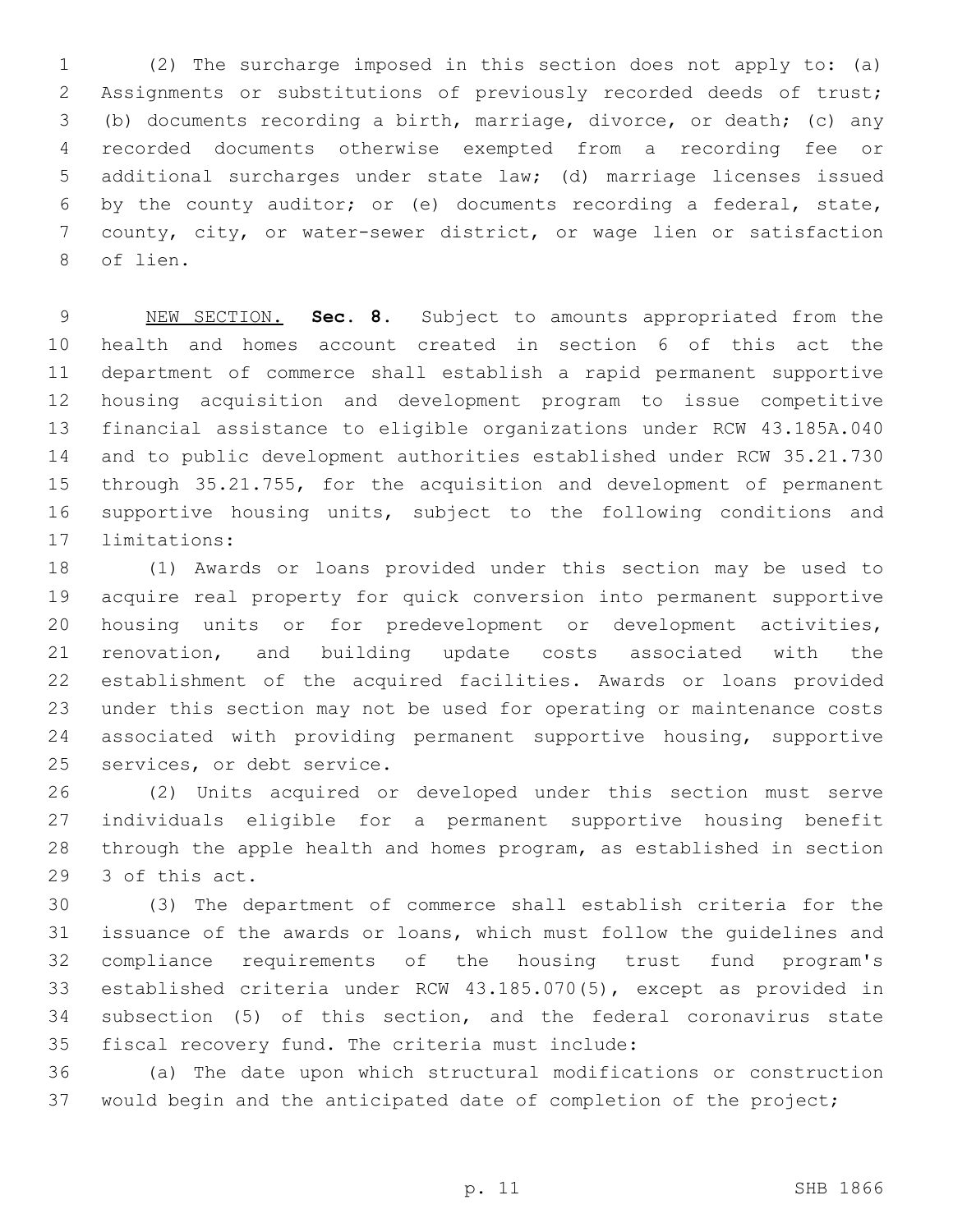(b) A detailed estimate of the costs associated with the acquisition and any updates or improvements necessary to make the 3 property habitable for its intended use;

 (c) A detailed estimate of the costs associated with opening the 5 units; and

 (d) A financial plan demonstrating the ability to maintain and operate the property and support its intended tenants through the end 8 of the award or loan contract.

 (4) The department of commerce shall provide a progress report on its website by June 1, 2023. The report must include:

 (a) The total number of applications and amount of funding 12 requested; and

 (b) A list and description of the projects approved for funding including state funding, total project cost, number of units, and 15 anticipated completion date.

 (5) The funding in this section is not subject to the 90-day application periods in RCW 43.185.070 or 43.185A.050. The department of commerce shall dispense funds to qualifying applicants within 45 days of receipt of documentation from the applicant for qualifying uses and execution of any necessary contracts with the department in order to effect the purpose of rapid deployment of funds under this 22 section.

 (6) If the department of commerce receives simultaneous applications for funding under this program, proposals that reach the greatest public benefit, as defined by the department, must be prioritized. For the purposes of this subsection (6), "greatest public benefit" must include, but is not limited to:

 (a) The greatest number of qualifying permanent supportive 29 housing units;

 (b) Whether the project has federally funded rental assistance 31 tied to it;

 (c) The scarcity of the permanent supportive housing units applied for compared to the number of available permanent supportive housing units in the same geographic location; and

 (d) The housing trust fund program's established funding 36 priorities under RCW 43.185.070(5).

 NEW SECTION. **Sec. 9.** This act may be known and cited as the apple health and homes act.